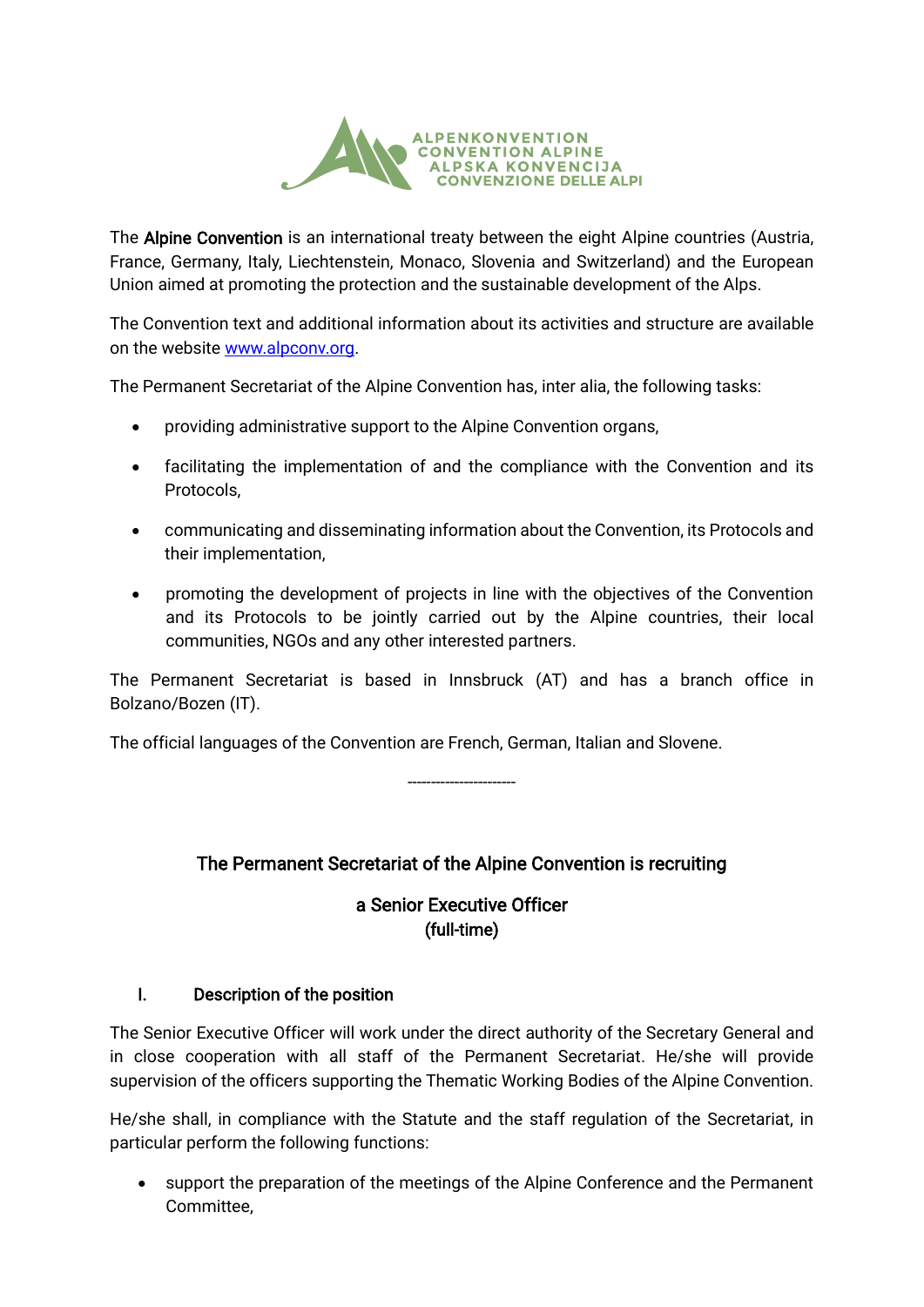- oversee the work of the Alpine Convention's Thematic Working Bodies and the coordination of their interaction with each other and with other bodies of the Alpine Convention,
- support the Secretary General in the relations with the Contracting Parties, the Observers and other stakeholders,
- contribute to the external communication policy of the Alpine Convention,
- contribute to consolidating and expanding existing networks, or where necessary, to building new networks of actors that can contribute to the implementation of the objectives of the Alpine Convention,
- contribute to the preparation and implementation of the budget of the Permanent Secretariat,
- perform other functions as required by the Secretary General.

## II. Required profile

#### General conditions

The applicant must be a citizen of one Alpine Convention contracting State or European Union Member State and must provide before his/her recruitment a medical certificate stating that he/she has the physical fitness necessary for accomplishing the assigned tasks.

His/her mother tongue has to be one of the four official languages of the Alpine Convention or he/she must have a level of knowledge of this language equivalent to the one of a native speaker. In addition, an excellent written and spoken knowledge of at least one other official language of the Alpine Convention and of English is required. Knowledge of further Alpine languages will be an important asset. The Permanent Secretariat reserves the right to assess the candidate's linguistic skills by asking him/her to present relevant certificates and to carry out oral or written tests.

## Education and skills

The applicant holds a University degree at Master level related to one of the following sectors: natural sciences, geography, spatial planning and regional management, agriculture and forestry, economic sciences, political sciences, social sciences, law. Solid knowledge of the policies and issues relative to the topics dealt with by the Thematic Working Bodies of the Alpine Convention is also required.

The ideal candidate must be able to work in a team in an international context, has a pro-active attitude, makes proposals and takes initiatives to effectively implement them after agreement of the Secretary General.

The applicant is familiar with MS Office software programs (including Word, Excel, PowerPoint) and has to prove experience with information and communication activities.